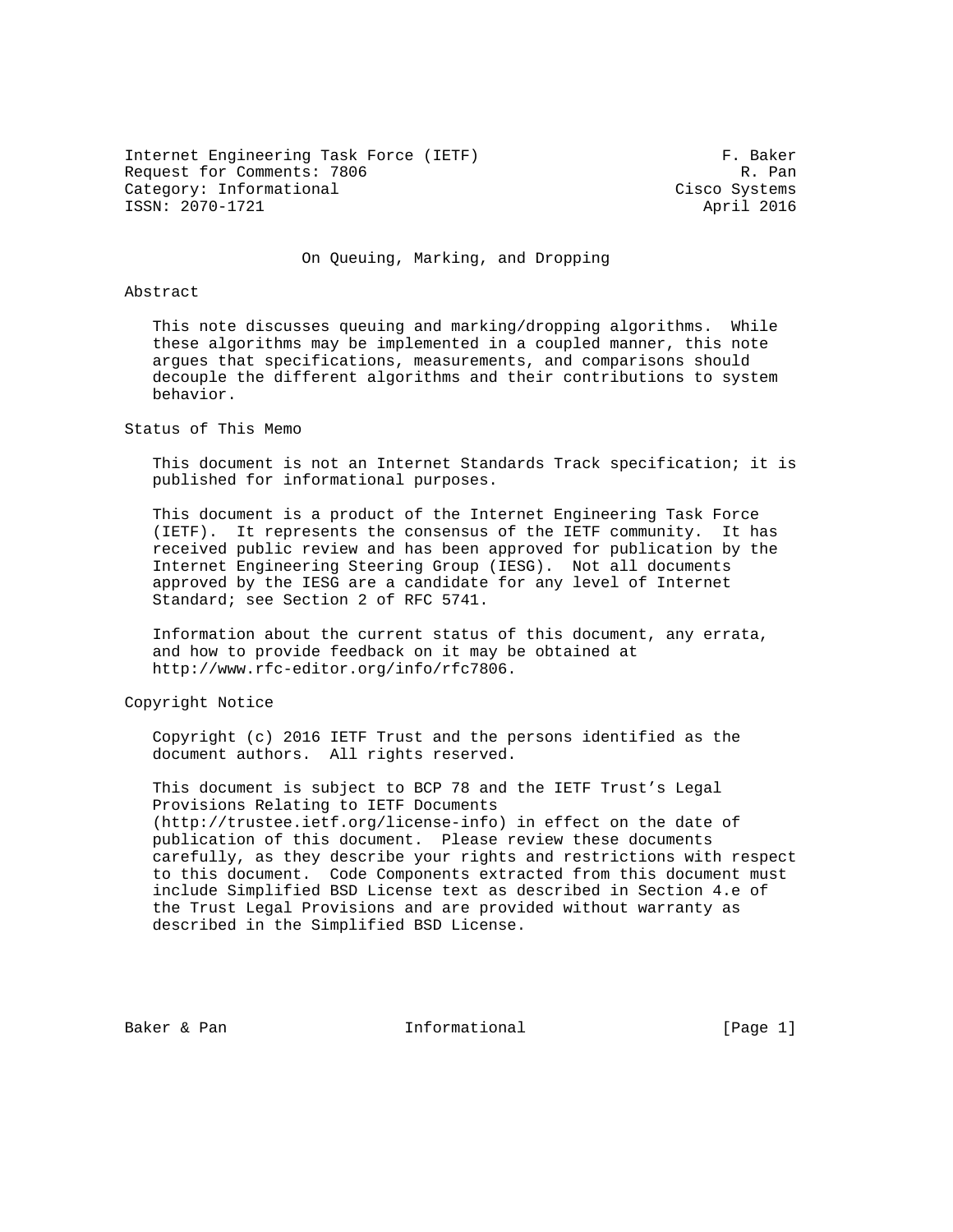# Table of Contents

| Introduction<br>$\mathbf{1}$<br>and a constitution of the contract of the contract of the contract of the contract of the contract of the contract of the contract of the contract of the contract of the contract of the contract of the contract of the cont                                                                                                                                                | 2            |
|---------------------------------------------------------------------------------------------------------------------------------------------------------------------------------------------------------------------------------------------------------------------------------------------------------------------------------------------------------------------------------------------------------------|--------------|
| Fair Queuing: Algorithms and History<br>2.1                                                                                                                                                                                                                                                                                                                                                                   | 3            |
| 2.1. Generalized Processor Sharing                                                                                                                                                                                                                                                                                                                                                                            | 3            |
| GPS Comparisons: Transmission Quanta<br>2.1.1.                                                                                                                                                                                                                                                                                                                                                                | 4            |
|                                                                                                                                                                                                                                                                                                                                                                                                               |              |
| GPS Comparisons: Flow Definition<br>2.1.2.                                                                                                                                                                                                                                                                                                                                                                    | 4            |
| GPS Comparisons: Unit of Measurement<br>2.1.3.                                                                                                                                                                                                                                                                                                                                                                | 5            |
|                                                                                                                                                                                                                                                                                                                                                                                                               | 5            |
| 2.2.1. Definition of a Queuing Algorithm                                                                                                                                                                                                                                                                                                                                                                      | 5            |
| 2.2.2. Round-Robin Models                                                                                                                                                                                                                                                                                                                                                                                     | 6            |
| 2.2.3. Calendar Queue Models                                                                                                                                                                                                                                                                                                                                                                                  | 7            |
| Work-Conserving Models and Stochastic Fairness<br>2.2.4.                                                                                                                                                                                                                                                                                                                                                      |              |
|                                                                                                                                                                                                                                                                                                                                                                                                               | 9            |
|                                                                                                                                                                                                                                                                                                                                                                                                               |              |
| 2.2.5. Non-Work-Conserving Models and Virtual Clock                                                                                                                                                                                                                                                                                                                                                           | $\mathsf{Q}$ |
| 3. Queuing, Marking, and Dropping                                                                                                                                                                                                                                                                                                                                                                             | 10           |
| 3.1. Queuing with Tail Mark/Drop                                                                                                                                                                                                                                                                                                                                                                              | 11           |
| 3.2. Queuing with CoDel Mark/Drop                                                                                                                                                                                                                                                                                                                                                                             | 11           |
| 3.3. Oueuing with RED or PIE Mark/Drop                                                                                                                                                                                                                                                                                                                                                                        | 11           |
|                                                                                                                                                                                                                                                                                                                                                                                                               | 12           |
| 5 <sub>1</sub>                                                                                                                                                                                                                                                                                                                                                                                                |              |
|                                                                                                                                                                                                                                                                                                                                                                                                               | 13           |
| რ.                                                                                                                                                                                                                                                                                                                                                                                                            | 13           |
| Normative References<br>6.1.                                                                                                                                                                                                                                                                                                                                                                                  | 13           |
| Informative References<br>6.2.                                                                                                                                                                                                                                                                                                                                                                                | 13           |
| Acknowledgements                                                                                                                                                                                                                                                                                                                                                                                              | 15           |
| Authors' Addresses<br>$\mathbf{1}^{(1)} \mathbf{1}^{(2)} \mathbf{1}^{(3)} \mathbf{1}^{(4)} \mathbf{1}^{(5)} \mathbf{1}^{(6)} \mathbf{1}^{(6)} \mathbf{1}^{(6)} \mathbf{1}^{(6)} \mathbf{1}^{(6)} \mathbf{1}^{(6)} \mathbf{1}^{(6)} \mathbf{1}^{(6)} \mathbf{1}^{(6)} \mathbf{1}^{(6)} \mathbf{1}^{(6)} \mathbf{1}^{(6)} \mathbf{1}^{(6)} \mathbf{1}^{(6)} \mathbf{1}^{(6)} \mathbf{1}^{(6)} \mathbf{1}^{(6)}$ | 16           |
|                                                                                                                                                                                                                                                                                                                                                                                                               |              |

# 1. Introduction

 In the discussion of Active Queue Management (AQM), there has been discussion of the coupling of queue management algorithms such as Stochastic Fairness Queuing [SFQ], Virtual Clock [VirtualClock], or Deficit Round Robin [DRR] with mark/drop algorithms such as Controlled Delay (CoDel) [DELAY-AQM] or Proportional Integral controller Enhanced (PIE) [AQM-PIE]. In the interest of clarifying the discussion, we document possible implementation approaches to that and analyze the possible effects and side effects. The language and model derive from the Architecture for Differentiated Services [RFC2475].

 This note is informational and is intended to describe reasonable possibilities without constraining outcomes. This is not so much about "right" or "wrong" as it is "what might be reasonable" and discusses several possible implementation strategies. Also, while queuing might be implemented in almost any layer, the note specifically addresses queues that might be used in the Differentiated Services Architecture and are therefore at or below the IP layer.

Baker & Pan  $I_n$  Informational [Page 2]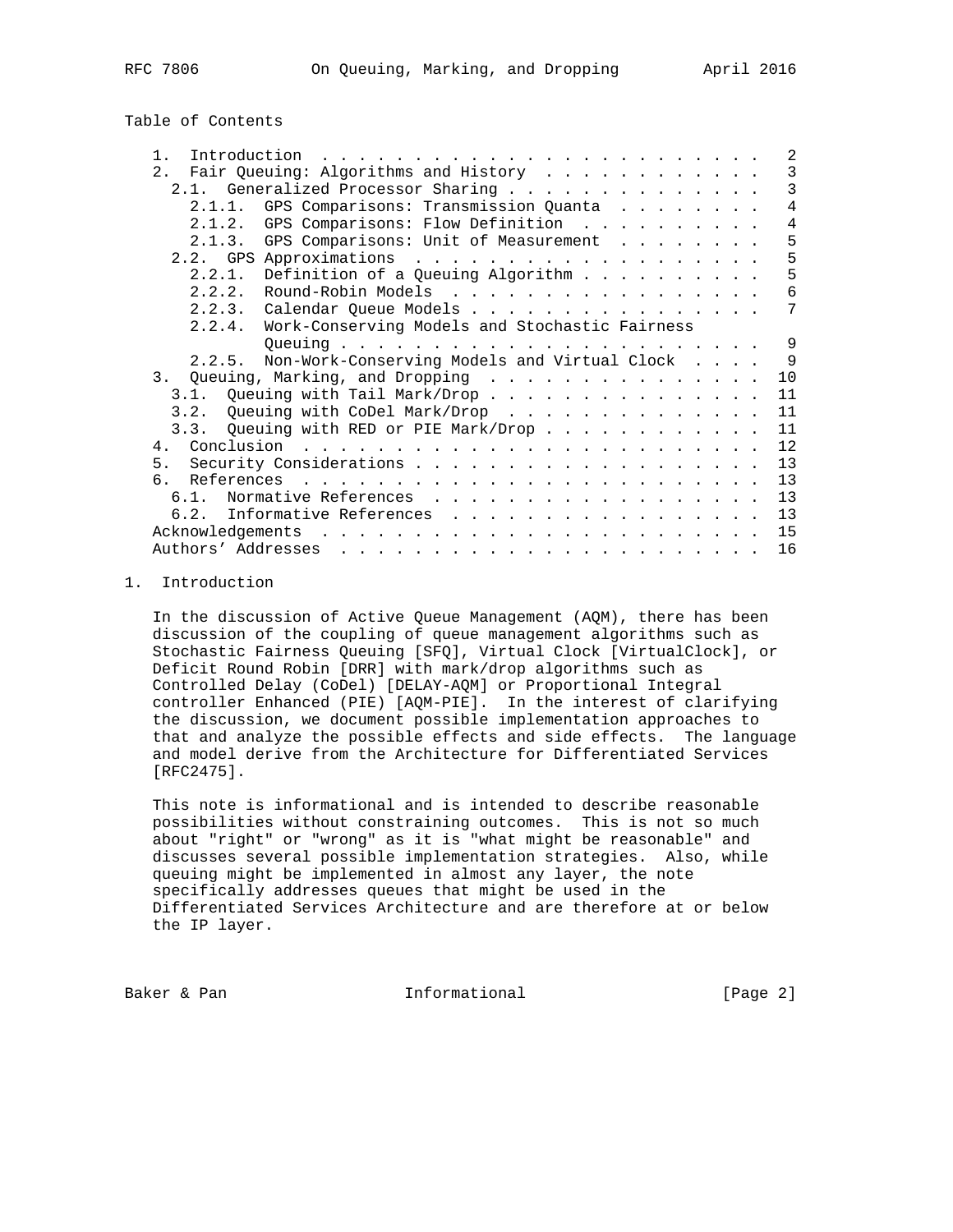#### 2. Fair Queuing: Algorithms and History

 There is extensive history in the set of algorithms collectively referred to as "fair queuing". The model was initially discussed in [RFC970], which proposed it hypothetically as a solution to the TCP Silly Window Syndrome issue in BSD 4.1. The problem was that, due to a TCP implementation bug, some senders would settle into sending a long stream of very short segments, which unnecessarily consumed bandwidth on TCP and IP headers and occupied short packet buffers, thereby disrupting competing sessions. Nagle suggested that if packet streams were sorted by their source address and the sources treated in a round-robin fashion, a sender's effect on end-to-end latency and increased loss rate would primarily affect only itself. This touched off perhaps a decade of work by various researchers on what was and is termed "fair queuing", philosophical discussions of the meaning of the word "fair", operational reasons that one might want a "weighted" or "predictably unfair" queuing algorithm, and so on.

#### 2.1. Generalized Processor Sharing

 Conceptually, any fair queuing algorithm attempts to implement some approximation to the Generalized Processor Sharing [GPS] model.

 The GPS model, in its essence, presumes that a set of identified data streams, called "flows", pass through an interface. Each flow has a rate when measured over a period of time; a voice session might, for example, require 64 kbit/s plus whatever overhead is necessary to deliver it, and a TCP session might have variable throughput depending on where it is in its evolution. The premise of Generalized Processor Sharing is that on all time scales, the flow occupies a predictable bit rate so that if there is enough bandwidth for the flow in the long term, it also lacks nothing in the short term. "All time scales" is obviously untenable in a packet network -- and even in a traditional Time-Division Multiplexer (TDM) circuit switch network -- because a timescale shorter than the duration of a packet will only see one packet at a time. However, it provides an ideal for other models to be compared against.

 There are a number of attributes of approximations to the GPS model that bear operational consideration, including at least the transmission quanta, the definition of a "flow", and the unit of measurement. Implementation approaches have different practical impacts as well.

Baker & Pan  $I_n$  Informational [Page 3]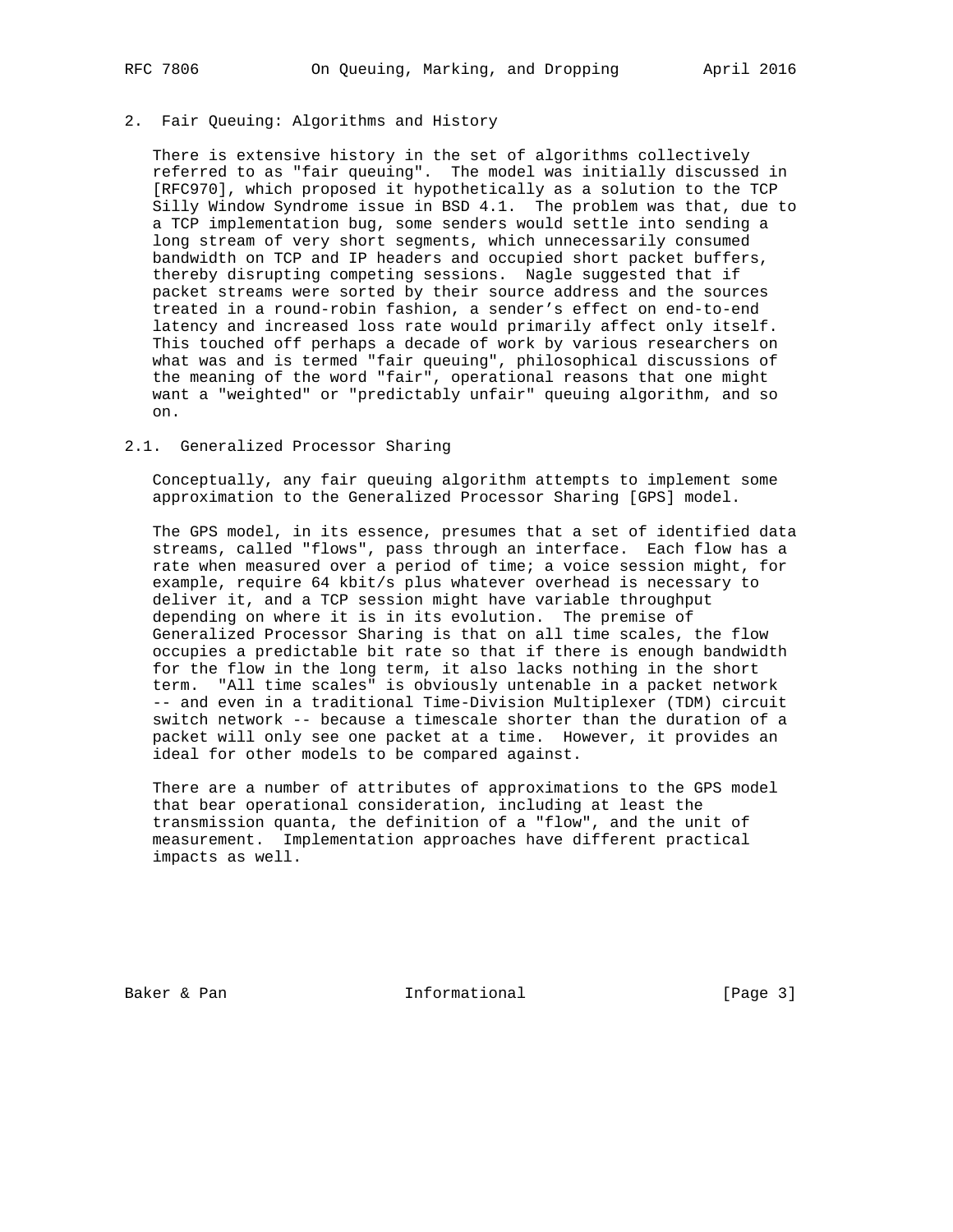# 2.1.1. GPS Comparisons: Transmission Quanta

 The most obvious comparison between the GPS model and common approximations to it is that real world data is not delivered uniformly, but in some quantum. The smallest quantum in a packet network is a packet. But quanta can be larger; for example, in video applications, it is common to describe data flow in frames per second, where a frame describes a picture on a screen or the changes made from a previous one. A single video frame is commonly on the order of tens of packets. If a codec is delivering thirty frames per second, it is conceivable that the packets comprising a frame might be sent as thirty bursts per second, with each burst sent at the interface rate of the camera or other sender. Similarly, TCP exchanges have an initial window (common values of which include 1, 2, 3, 4 [RFC3390], and 10 [RFC6928]), and there are also reports of bursts of 64 KB at the relevant Maximum Segment Size (MSS), which is to say about 45 packets in one burst, presumably coming from TCP Segment Offload ((TSO) also called TCP Offload Engine (TOE)) engines (at least one implementation is known to be able to send a burst of 256 KB). After that initial burst, TCP senders commonly send pairs of packets but may send either smaller or larger bursts [RFC5690].

2.1.2. GPS Comparisons: Flow Definition

 An important engineering trade-off relevant to GPS is the definition of a "flow". A flow is, by definition, a defined data stream. Common definitions include:

- o packets in a single transport layer session ("microflow"), identified by a five-tuple [RFC2990];
- o packets between a single pair of addresses, identified by a source and destination address or prefix;
- o packets from a single source address or prefix [RFC970];
- o packets to a single destination address or prefix; and
- o packets to or from a single subscriber, customer, or peer [RFC6057]. In Service Provider operations, this might be a neighboring Autonomous System; in broadband, this might be a residential customer.

 The difference should be apparent. Consider a comparison between sorting by source address or destination address, to pick two examples, in the case that a given router interface has N application sessions going through it between N/2 local destinations and N remote sources. Sorting by source, or in this case by source/destination

Baker & Pan  $I_n$  Informational [Page 4]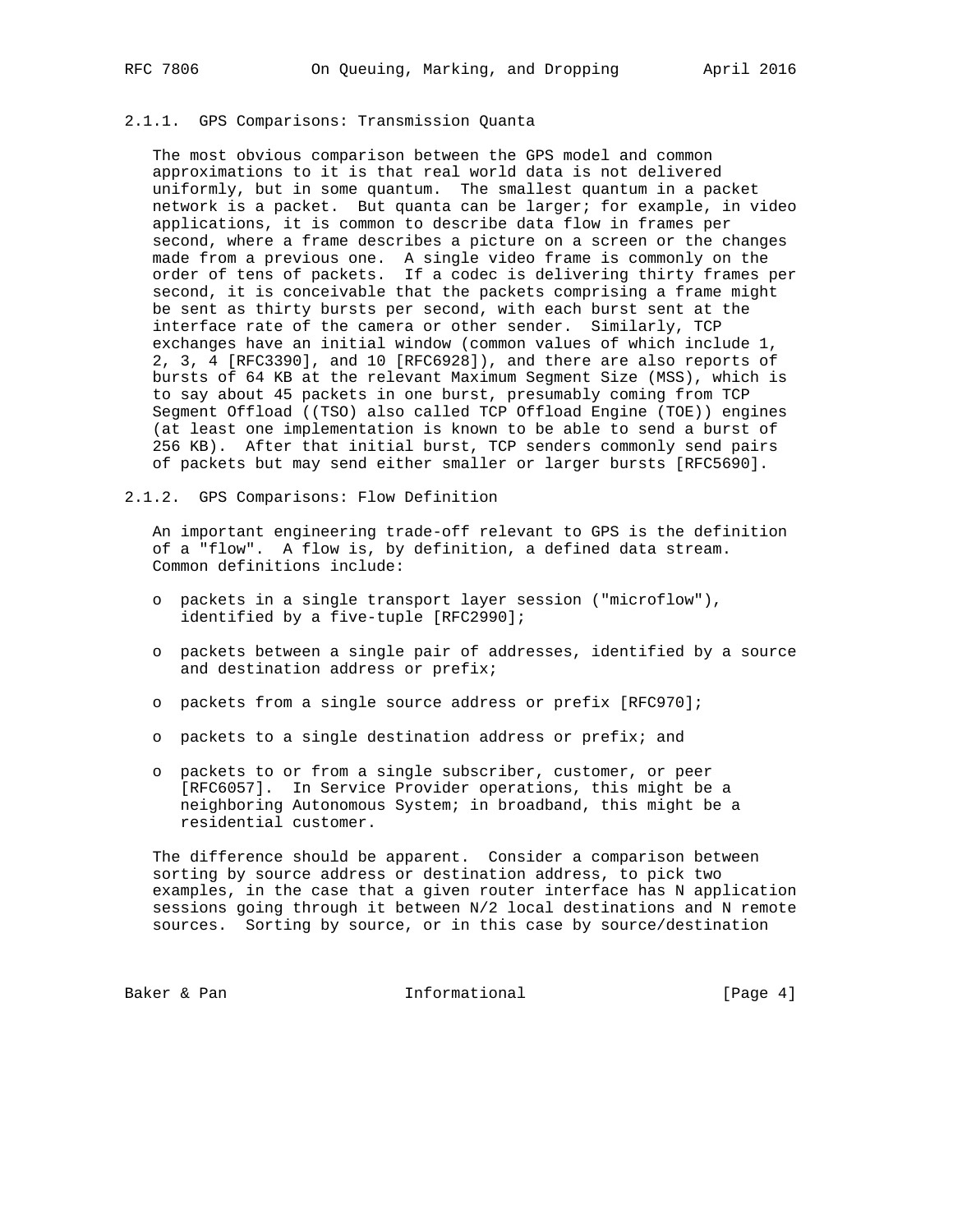pair, would give each remote peer an upper-bound guarantee of 1/N of the available capacity, which might be distributed very unevenly among the local destinations. Sorting by destination would give each local destination an upper-bound guarantee of 2/N of the available capacity, which might be distributed very unevenly among the remote systems and correlated sessions. Who is one fair to? In both cases, they deliver equal service by their definition, but that might not be someone else's definition.

 Flow fairness, and the implications of TCP's congestion avoidance algorithms, is discussed extensively in [NoFair].

2.1.3. GPS Comparisons: Unit of Measurement

 And finally, there is the question of what is measured for rate. If the only objective is to force packet streams to not dominate each other, it is sufficient to count packets. However, if the issue is the bit rate of a Service Level Agreement (SLA), one must consider the sizes of the packets (the aggregate throughput of a flow measured in bits or bytes). If predictable unfairness is a consideration, the value must be weighted accordingly.

[RFC7141] discusses measurement.

2.2. GPS Approximations

 Carrying the matter further, a queuing algorithm may also be termed "work conserving" or "non work conserving". A queue in a work conserving algorithm, by definition, is either empty, in which case no attempt is being made to dequeue data from it, or contains something, in which case the algorithm continuously tries to empty the queue. A work-conserving queue that contains queued data at an interface with a given rate will deliver data at that rate until it empties. A non-work-conserving queue might stop delivering even though it still contains data. A common reason for doing this is to impose an artificial upper bound on a class of traffic that is lower than the rate of the underlying physical interface.

2.2.1. Definition of a Queuing Algorithm

 In the discussion following, we assume a basic definition of a queuing algorithm. A queuing algorithm has, at minimum:

o some form of internal storage for the elements kept in the queue;

Baker & Pan  $I_n$  Informational [Page 5]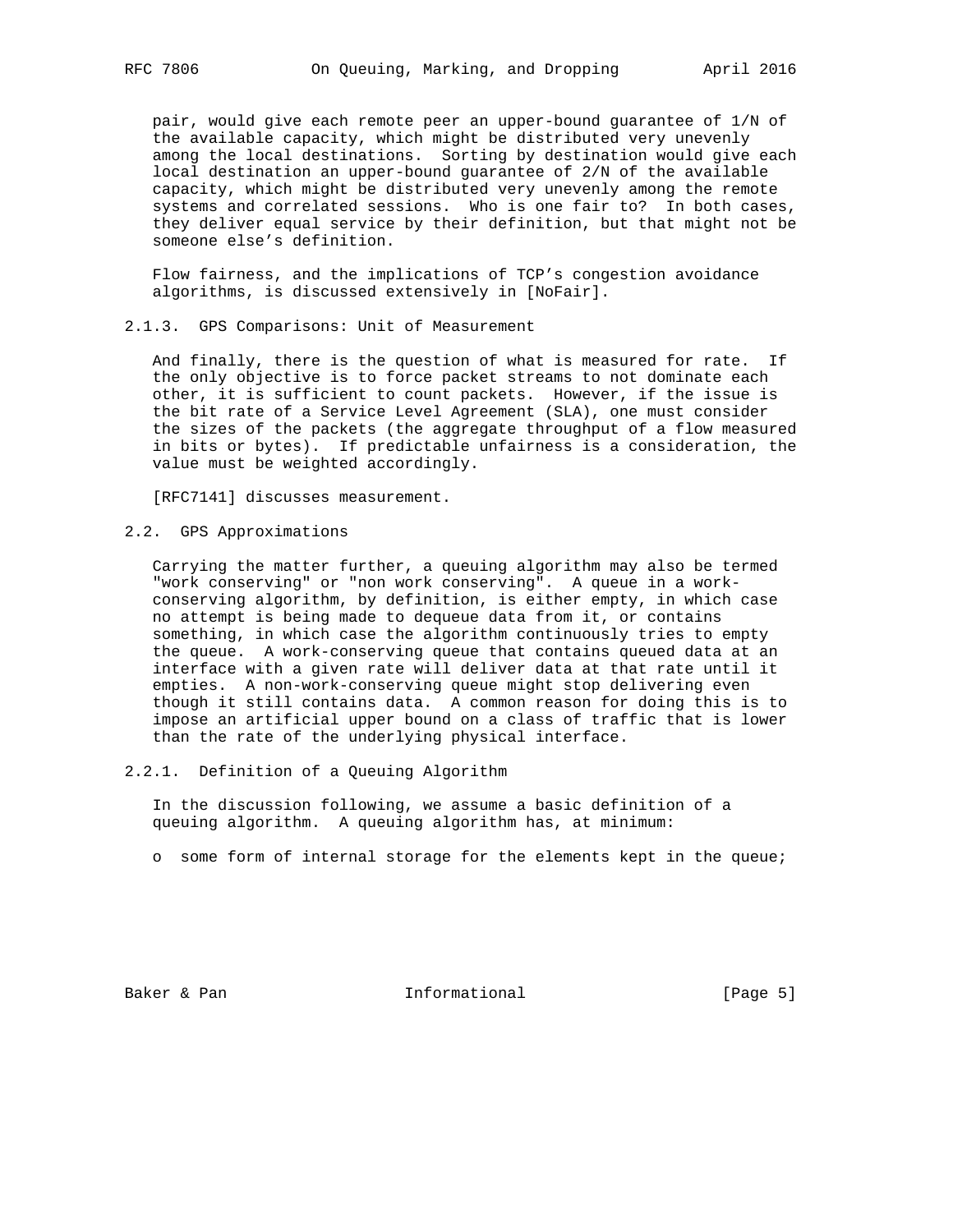- o if it has multiple internal classifications, then it has
	- \* a method for classifying elements and
	- \* additional storage for the classifier and implied classes;
- o potentially, a method for creating the queue;
- o potentially, a method for destroying the queue;
- o an enqueuing method for placing packets into the queue or queuing system; and
- o a dequeuing method for removing packets from the queue or queuing system.

 There may also be other information or methods, such as the ability to inspect the queue. It also often has inspectable external attributes, such as the total volume of packets or bytes in queue, and may have limit thresholds, such as a maximum number of packets or bytes the queue might hold.

 For example, a simple FIFO queue has a linear data structure, enqueues packets at the tail, and dequeues packets from the head. It might have a maximum queue depth and a current queue depth maintained in packets or bytes.

# 2.2.2. Round-Robin Models

 One class of implementation approaches, generically referred to as "Weighted Round Robin" (WRR), implements the structure of the queue as an array or ring of subqueues associated with flows for whatever definition of a flow is important.

 The arriving packet must, of course, first be classified. If a hash is used as a classifier, the hash result might be used as an array index, selecting the subqueue that the packet will go into. One can imagine other classifiers, such as using a Differentiated Services Code Point (DSCP) value as an index into an array containing the queue number for a flow, or more complex access list implementations.

 In any event, a subqueue contains the traffic for a flow, and data is sent from each subqueue in succession.

 Upon entering the queue, the enqueue method places a classified packet into a simple FIFO subqueue.

Baker & Pan  $I_n$  Informational [Page 6]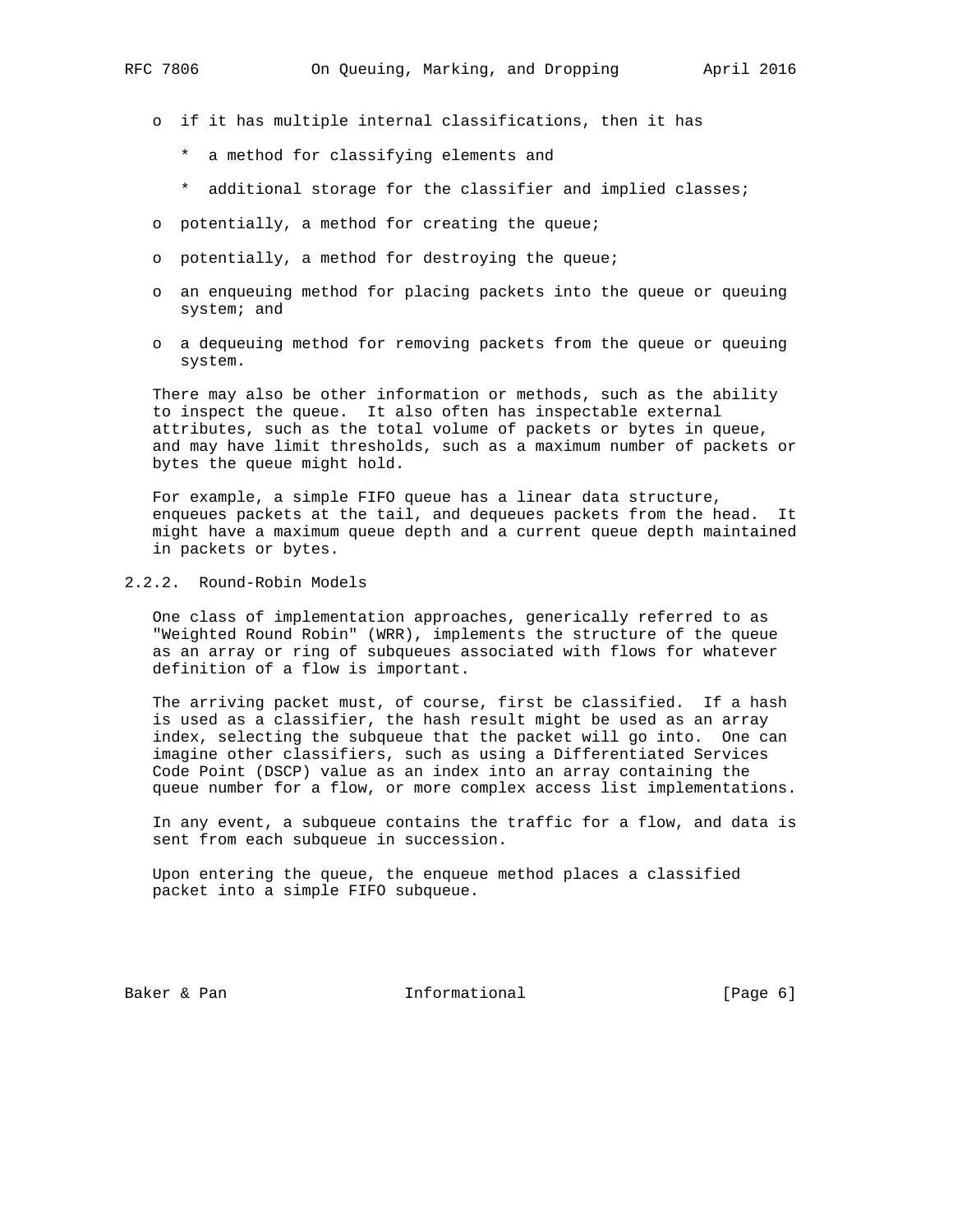On dequeue, the subqueues are searched in round-robin order, and when a subqueue is identified that contains data, the dequeue method removes a specified quantum of data from it. That quantum is at minimum a packet, but it may be more. If the system is intended to maintain a byte rate, there will be memory between searches of the excess previously dequeued.



Figure 1: Round-Robin Queues

2.2.3. Calendar Queue Models

 Another class of implementation approaches, generically referred to as Calendar Queue Implementations [CalendarQueue], implements the structure of the queue as an array or ring of subqueues (often called "buckets") associated with time or sequence; each bucket contains the set of packets, which may be null, intended to be sent at a certain time or following the emptying of the previous bucket. The queue structure includes a look-aside table that indicates the current depth (which is to say, the next bucket) of any given class of traffic, which might similarly be identified using a hash, a DSCP, an access list, or any other classifier. Conceptually, the queues each contain zero or more packets from each class of traffic. One is the queue being emptied "now"; the rest are associated with some time or sequence in the future. The characteristics under "load" have been investigated in [Deadline].

 Upon entering the queue, the enqueue method, considering a classified packet, determines the current depth of that class with a view to scheduling it for transmission at some time or sequence in the future. If the unit of scheduling is a packet and the queuing

Baker & Pan de Communism informational and the contract of the Page 7]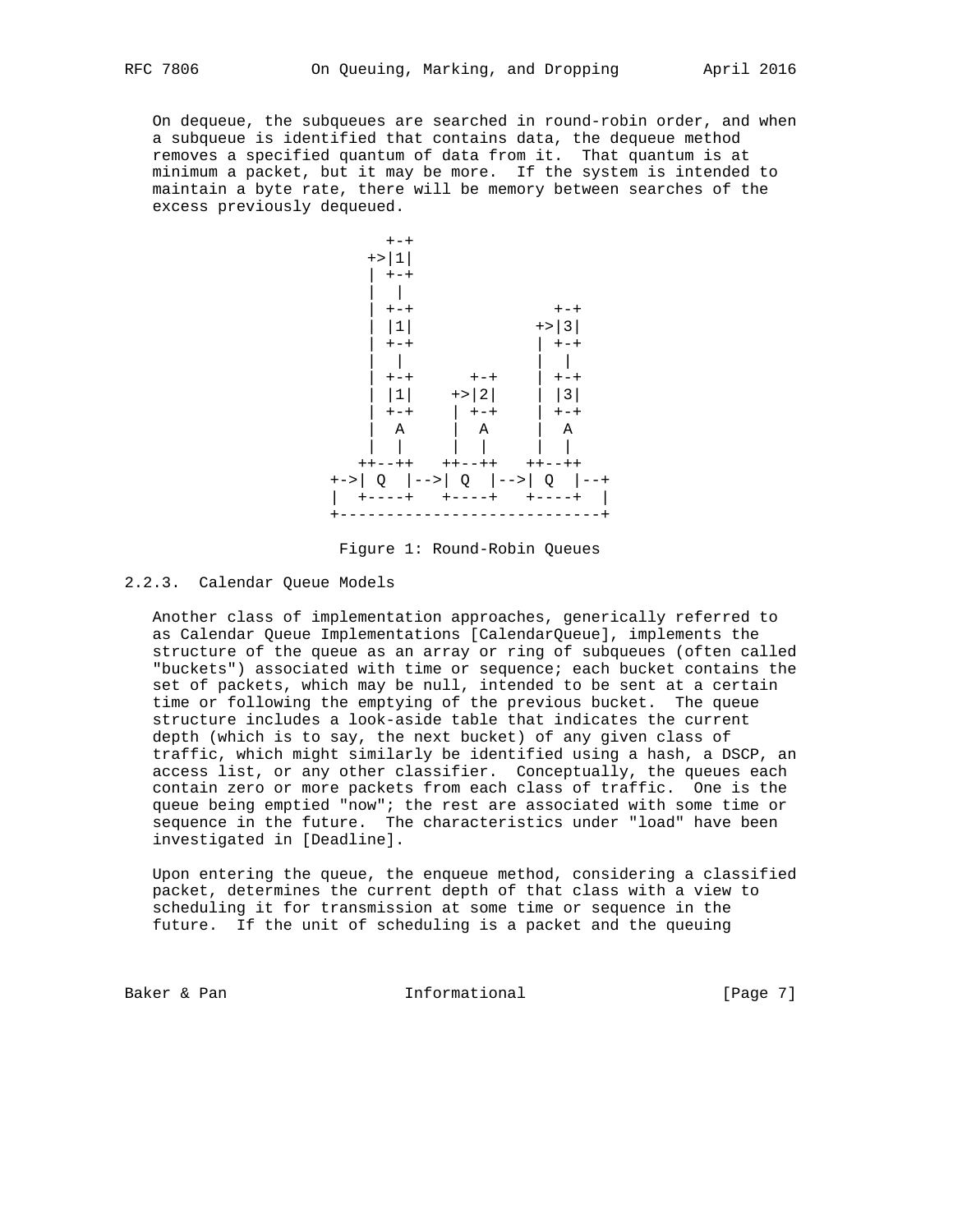quantum is one packet per subqueue, a burst of packets arrives in a given flow, and if at the start the flow has no queued data, the first packet goes into the "next" queue, the second into its successor, and so on. If there was some data in the class, the first packet in the burst would go into the bucket pointed to by the look aside table. If the unit of scheduling is time, the explanation in Section 2.2.5 might be simplest to follow, but the bucket selected will be the bucket corresponding to a given transmission time in the future. A necessary side effect, memory being finite, is that there exist a finite number of "future" buckets. If enough traffic arrives to cause a class to wrap, one is forced to drop something (tail drop).

 On dequeue, the buckets are searched at their stated times or in their stated sequence, and when a bucket is identified that contains data, the dequeue method removes a specified quantum of data from it and, by extension, from the associated traffic classes. A single bucket might contain data from a number of classes simultaneously.





 In any event, a subqueue contains the traffic for a point in time or a point in sequence, and data is sent from each subqueue in succession. If subqueues are associated with time, an interesting end case develops: if the system is draining a given subqueue and the time of the next subqueue arrives, what should the system do? One

Baker & Pan 1988 (Page 8) Baker & Pan Informational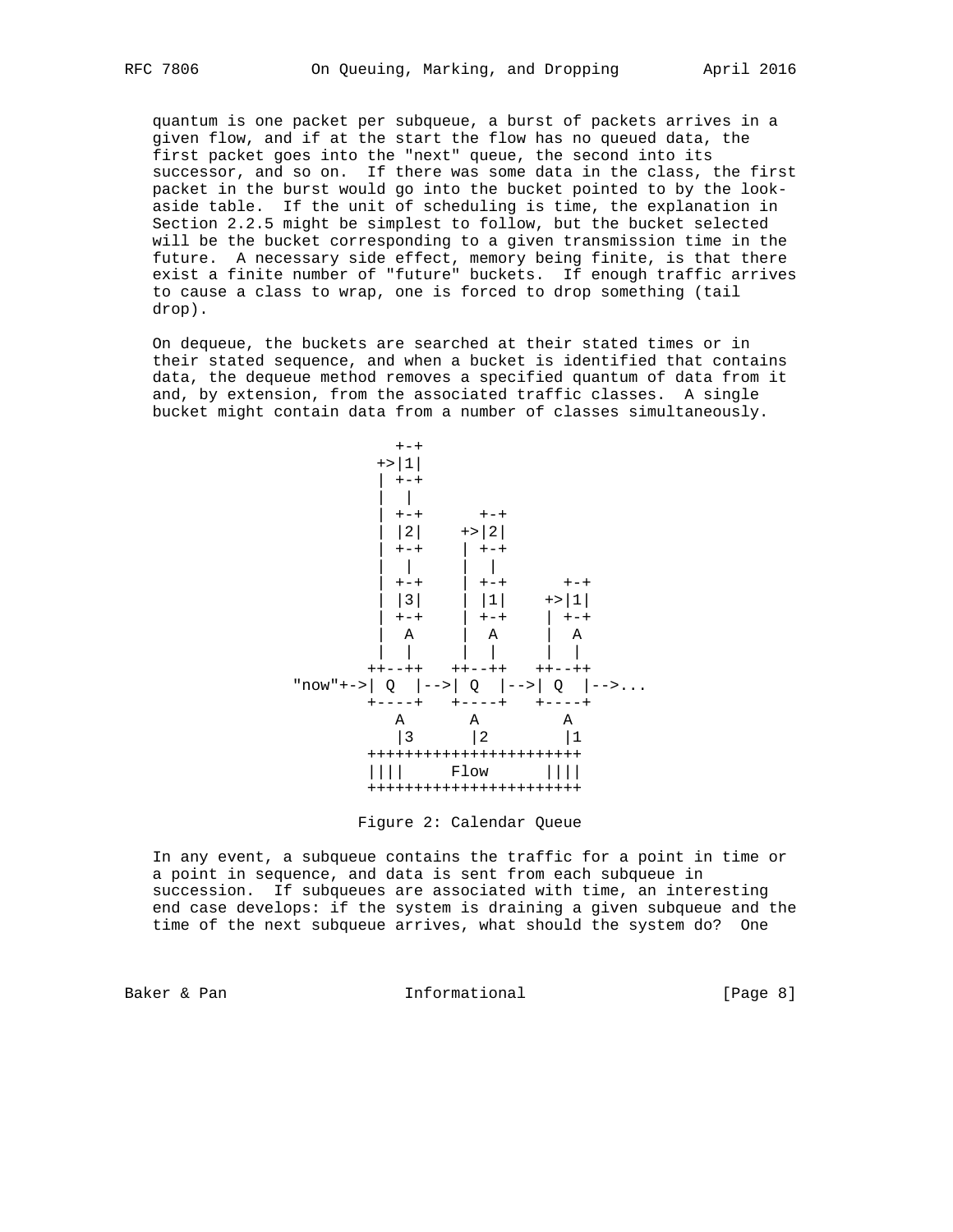potentially valid line of reasoning would have it continue delivering the data in the present queue on the assumption that it will likely trade off for time in the next. Another potentially valid line of reasoning would have it discard any waiting data in the present queue and move to the next.

# 2.2.4. Work-Conserving Models and Stochastic Fairness Queuing

 Stochastic Fairness Queuing [SFQ] is an example of a work-conserving algorithm. This algorithm measures packets and considers a "flow" to be an equivalence class of traffic defined by a hashing algorithm over the source and destination IPv4 addresses. As packets arrive, the enqueue method performs the indicated hash and places the packet into the indicated subqueue. The dequeue method operates as described in Section 2.2.2; subqueues are inspected in round-robin sequence and a packet is removed if they contain one or more packets.

 The Deficit Round Robin [DRR] model modifies the quanta to bytes and deals with variable length packets. A subqueue descriptor contains a waiting quantum (the amount intended to be dequeued on the previous dequeue attempt that was not satisfied), a per-round quantum (the subqueue is intended to dequeue a certain number of bytes each round), and a maximum to permit (some multiple of the MTU). In each dequeue attempt, the dequeue method sets the waiting quantum to the smaller of the maximum quantum and the sum of the waiting and incremental quantum. It then dequeues up to the waiting quantum (in bytes) of packets in the queue and reduces the waiting quantum by the number of bytes dequeued. Since packets will not normally be exactly the size of the quantum, some dequeue attempts will dequeue more than others, but they will over time average the incremental quantum per round if there is data present.

 [SFQ] and [DRR] could be implemented as described in Section 2.2.3. The weakness of a classical WRR approach is the search time expended inspecting and not choosing sub-queues that contain no data or not enough to trigger a transmission from them.

2.2.5. Non-Work-Conserving Models and Virtual Clock

 Virtual Clock [VirtualClock] is an example of a non-work-conserving algorithm. It is trivially implemented as described in Section 2.2.3. It associates buckets with intervals in time that have durations on the order of microseconds to tens of milliseconds. Each flow is assigned a rate in bytes per interval. The flow entry maintains a point in time the "next" packet in the flow should be scheduled.

Baker & Pan  $I_n$  Informational [Page 9]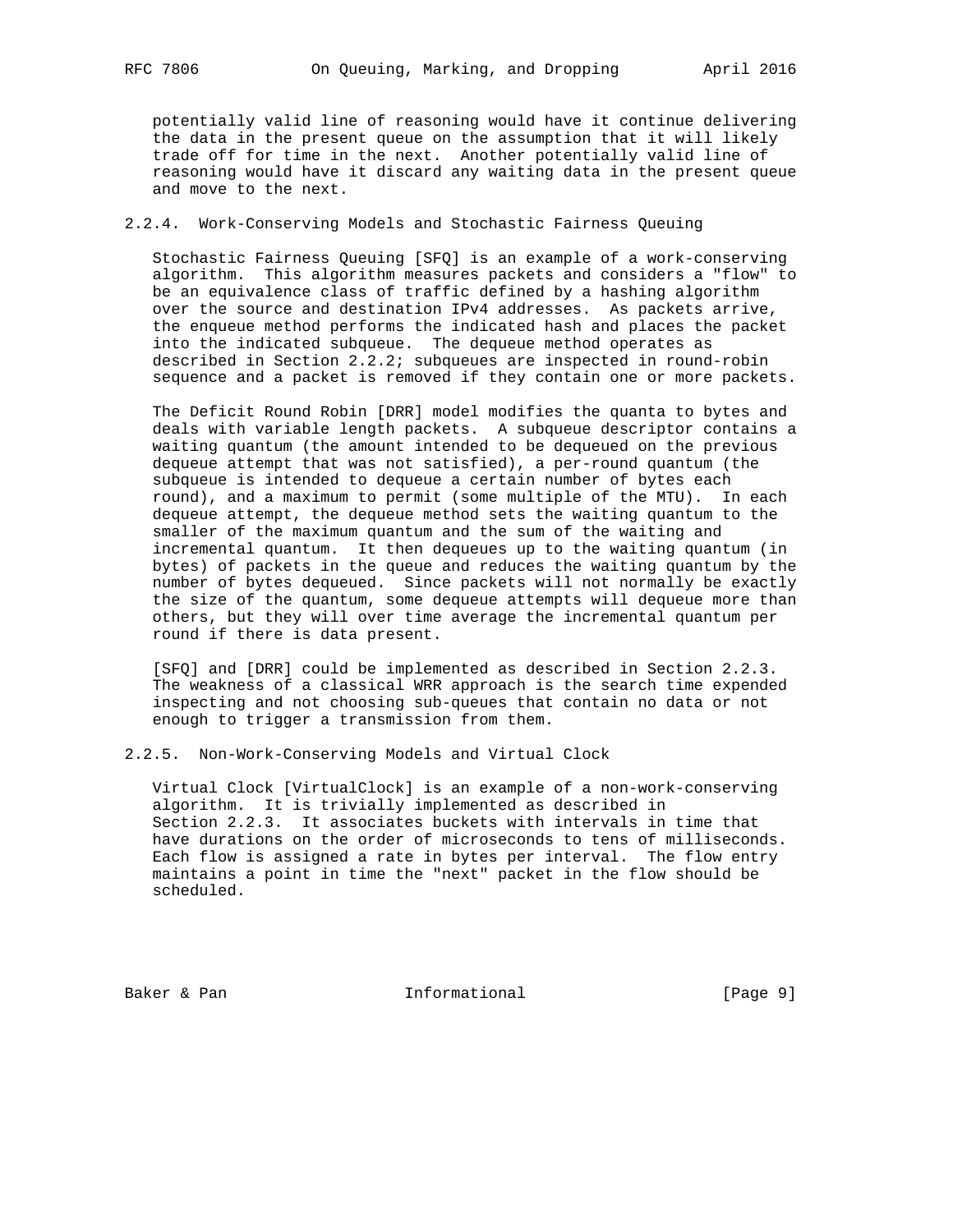On enqueue, the method determines whether the "next schedule" time is "in the past"; if so, the packet is scheduled "now", and if not, the packet is scheduled at that time. It then calculates the new "next schedule" time as the current "next schedule" time plus the length of the packet divided by the rate. If the resulting time is also in the past, the "next schedule" time is set to "now"; otherwise, it is set to the calculated time. As noted in Section 2.2.3, there is an interesting point regarding "too much time in the future"; if a packet is scheduled too far into the future, it may be marked or dropped in the AQM procedure, and if it runs beyond the end of the queuing system, may be defensively tail dropped.

 On dequeue, the bucket associated with the time "now" is inspected. If it contains a packet, the packet is dequeued and transmitted. If the bucket is empty and the time for the next bucket has not arrived, the system waits, even if there is a packet in the next bucket. As noted in Section 2.2.3, there is an interesting point regarding the queue associated with "now". If a subsequent bucket, even if it is actually empty, would be delayed by the transmission of a packet, one could imagine marking the packet Explicit Congestion Notification - Congestion Experienced (ECN-CE) [RFC3168] [RFC6679] or dropping the packet.

3. Queuing, Marking, and Dropping

 Queuing, marking, and dropping are integrated in any system that has a queue. If nothing else, as memory is finite, a system has to drop as discussed in Sections 2.2.3 and 2.2.5 in order to protect itself. However, host transports interpret drops as signals, so AQM algorithms use that as a mechanism to signal.

 It is useful to think of the effects of queuing as a signal as well. The receiver sends acknowledgements as data is received, so the arrival of acknowledgements at the sender paces the sender at approximately the average rate it is able to achieve through the network. This is true even if the sender keeps an arbitrarily large amount of data stored in network queues and is the basis for delay based congestion control algorithms. So, delaying a packet momentarily in order to permit another session to improve its operation has the effect of signaling a slightly lower capacity to the sender.

Baker & Pan  $I_n$  Informational [Page 10]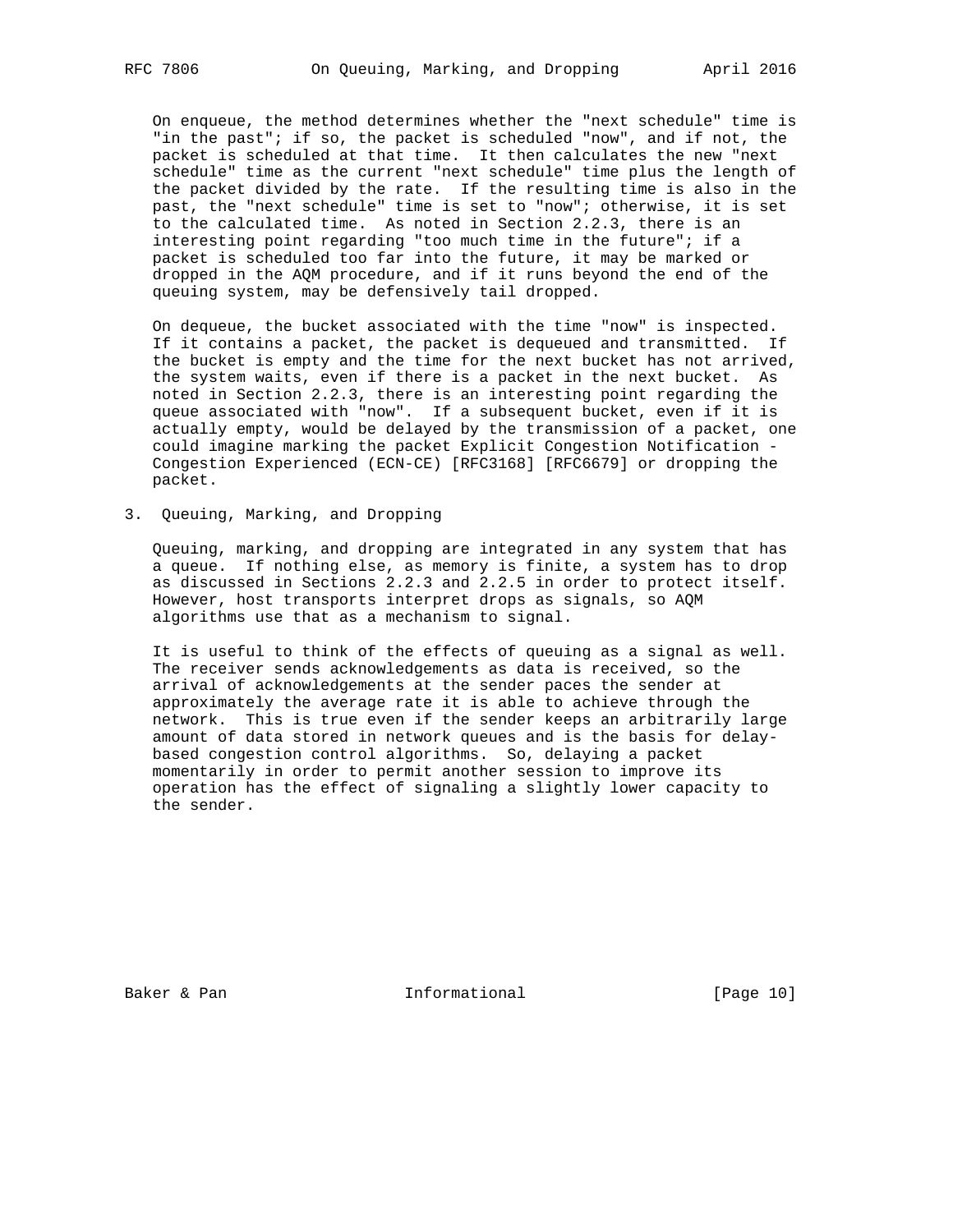3.1. Queuing with Tail Mark/Drop

 In the default case in which a FIFO queue is used with defensive tail drop only, the effect is to signal to the sender in two ways:

- o Ack clocking, which involves pacing the sender to send at approximately the rate it can deliver data to the receiver; and
- o Defensive loss, which is when a sender sends faster than available capacity (such as by probing network capacity when fully utilizing that capacity) and overburdens a queue.
- 3.2. Queuing with CoDel Mark/Drop

 In any case wherein a queuing algorithm is used along with CoDel [DELAY-AQM], the sequence of events is that a packet is time stamped, enqueued, dequeued, compared to a subsequent reading of the clock, and then acted on, whether by dropping it, marking and forwarding it, or simply forwarding it. This is to say that the only drop algorithm inherent in queuing is the defensive drop when the queue's resources are overrun. However, the intention of marking or dropping is to signal to the sender much earlier when a certain amount of delay has been observed. In a FIFO+CoDel, Virtual Clock+CoDel, or FlowQueue- Codel [FQ-CODEL] implementation, the queuing algorithm is completely separate from the AQM algorithm. Using them in series results in four signals to the sender:

- o Ack clocking, which involves pacing the sender to send at approximately the rate it can deliver data to the receiver through a queue;
- o Lossless signaling that a certain delay threshold has been reached, if ECN [RFC3168] [RFC6679] is in use;
- o Intentional signaling via loss that a certain delay threshold has been reached, if ECN is not in use; and
- o Defensive loss, which is when a sender sends faster than available capacity (such as by probing network capacity when fully utilizing that capacity) and overburdens a queue.
- 3.3. Queuing with RED or PIE Mark/Drop

 In any case wherein a queuing algorithm is used along with PIE [AQM-PIE], Random Early Detection (RED) [RFC7567], or other such algorithms, the sequence of events is that a queue is inspected, a packet is dropped, marked, or left unchanged, enqueued, dequeued, compared to a subsequent reading of the clock, and then forwarded on.

Baker & Pan **Informational** [Page 11]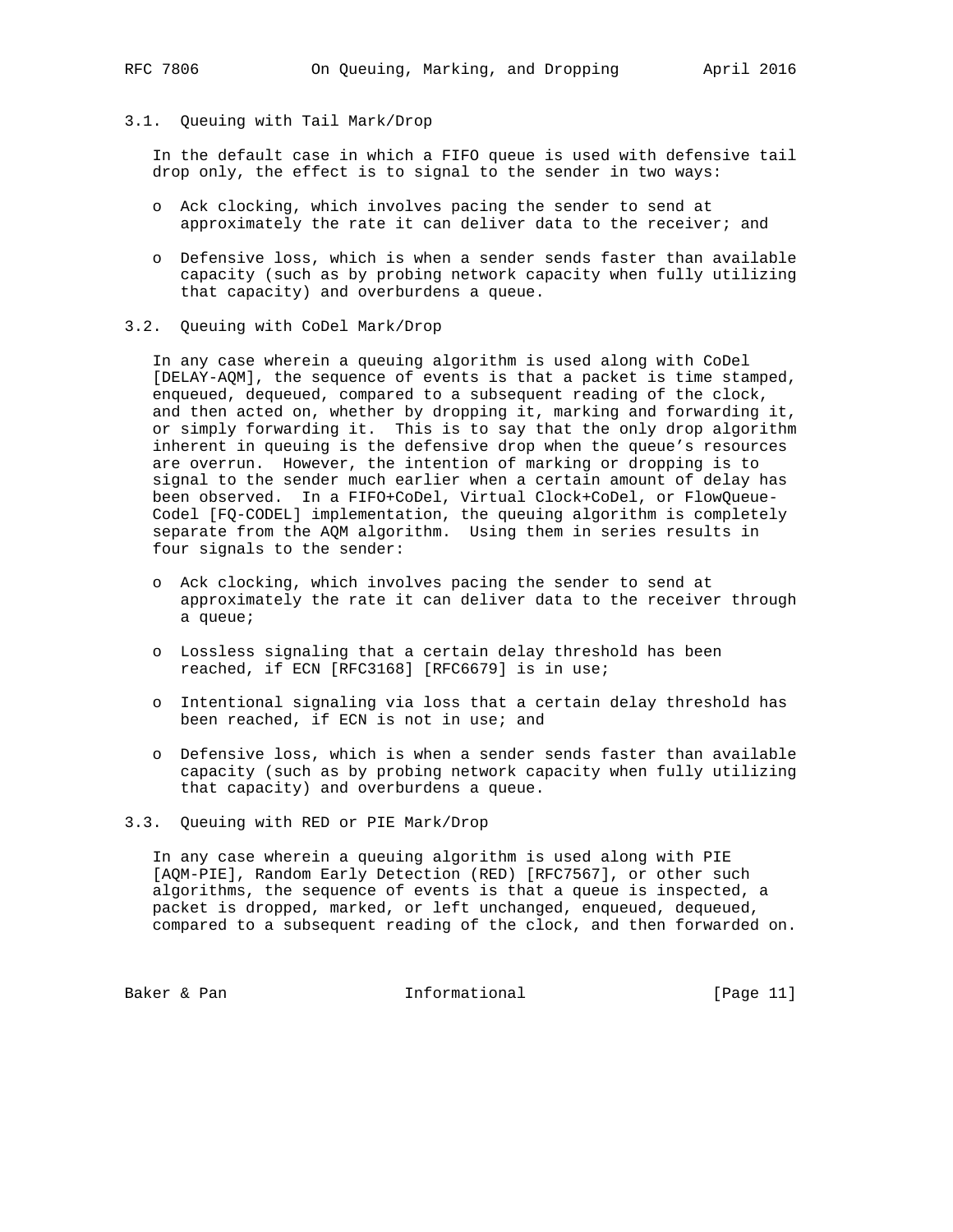This is to say that the AQM Mark/Drop Algorithm precedes enqueue; if it has not been effective and as a result the queue is out of resources anyway, the defensive drop algorithm steps in, and failing that, the queue operates in whatever way it does. Hence, in a FIFO+PIE, SFQ+PIE, or Virtual Clock+PIE implementation, the queuing algorithm is again completely separate from the AQM algorithm. Using them in series results in four signals to the sender:

- o Ack clocking, which involves pacing the sender to send at approximately the rate it can deliver data to the receiver through a queue;
- o Lossless signaling that a queue depth that corresponds to a certain delay threshold has been reached, if ECN is in use;
- o Intentional signaling via loss that a queue depth that corresponds to a certain delay threshold has been reached, if ECN is not in use; and
- o Defensive loss, which is when a sender sends faster than available capacity (such as by probing network capacity when fully utilizing that capacity) and overburdens a queue.

#### 4. Conclusion

 To summarize, in Section 2, implementation approaches for several classes of queuing algorithms were explored. Queuing algorithms such as SFQ, Virtual Clock, and FlowQueue-Codel [FQ-CODEL] have value in the network in that they delay packets to enforce a rate upper bound or to permit competing flows to compete more effectively. ECN marking and loss are also useful signals if used in a manner that enhances TCP / Steam Control Transmission Protocol (SCTP) operation or restrains unmanaged UDP data flows.

 Conceptually, queuing algorithms and mark/drop algorithms operate in series (as discussed in Section 3), not as a single algorithm. The observed effects differ: defensive loss protects the intermediate system and provides a signal, AQM mark/drop works to reduce mean latency, and the scheduling of flows works to modify flow interleave and acknowledgement pacing. Certain features like flow isolation are provided by fair-queuing-related designs but are not the effect of the mark/drop algorithm.

 There is value in implementing and coupling the operation of both queuing algorithms and queue management algorithms, and there is definitely interesting research in this area, but specifications, measurements, and comparisons should decouple the different algorithms and their contributions to system behavior.

Baker & Pan **Informational** [Page 12]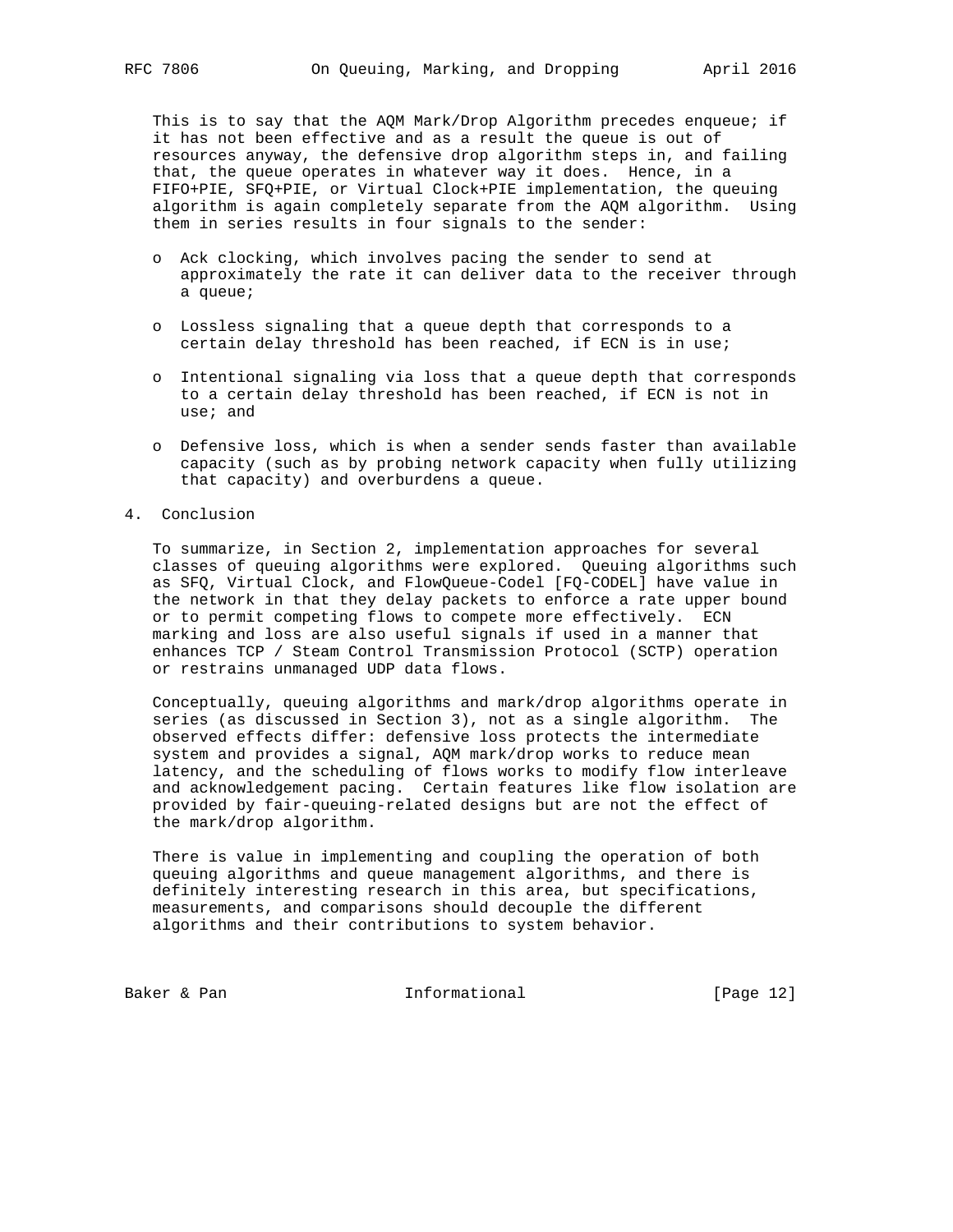5. Security Considerations

 This memo adds no new security issues; it observes implementation strategies for Diffserv implementation.

- 6. References
- 6.1. Normative References
	- [RFC2475] Blake, S., Black, D., Carlson, M., Davies, E., Wang, Z., and W. Weiss, "An Architecture for Differentiated Services", RFC 2475, DOI 10.17487/RFC2475, December 1998, <http://www.rfc-editor.org/info/rfc2475>.
- 6.2. Informative References
	- [AQM-PIE] Pan, R., Natarajan, P., and F. Baker, "PIE: A Lightweight Control Scheme To Address the Bufferbloat Problem", Work in Progress, draft-ietf-aqm-pie-06, April 2016.
	- [CalendarQueue]

 Brown, R., "Calendar queues: a fast 0(1) priority queue implementation for the simulation event set problem", Communications of the ACM Volume 21, Issue 10, pp. 1220-1227, DOI 10.1145/63039.63045, October 1988, <http://dl.acm.org/citation.cfm?id=63045>.

- [Deadline] Kruk, L., Lohoczky, J., Ramanan, K., and S. Shreve, "Heavy Traffic Analysis For EDF Queues With Reneging", The Annals of Applied Probability Volume 21, Issue No. 2, pp. 484-545, DOI 10.1214/10-AAP681, 2011, <http://www.math.cmu.edu/users/shreve/Reneging.pdf>.
- [DELAY-AQM] Nichols, K., Jacobson, V., McGregor, A., and J. Iyengar, "Controlled Delay Active Queue Management", Work in Progress, draft-ietf-aqm-codel-03, March 2016.
- [DRR] Shreedhar, M. and G. Varghese, "Efficient fair queuing using deficit round-robin", IEEE/ACM Transactions on Networking Volume 4, Issue 3, pp. 375-385, DOI 10.1109/90.502236, June 1996, <http://ieeexplore.ieee.org/stamp/ stamp.jsp?tp=&arnumber=502236>.
- [FQ-CODEL] Hoeiland-Joergensen, T., McKenney, P., Taht, D., Gettys, J., and E. Dumazet, "The FlowQueue-CoDel Packet Scheduler and Active Queue Management Algorithm", Work in Progress, draft-ietf-aqm-fq-codel-06, March 2016.

Baker & Pan  $I_n$  Informational [Page 13]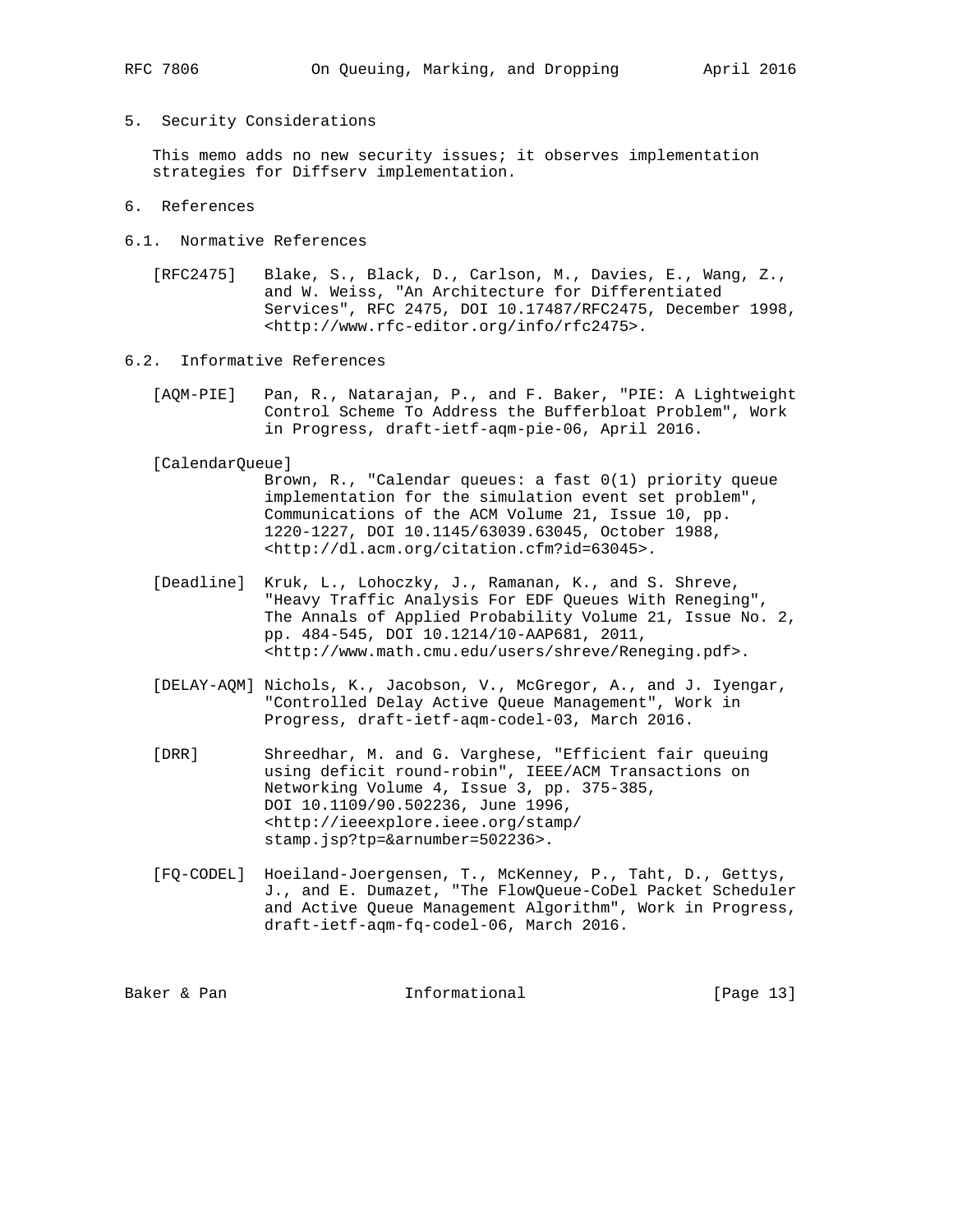- [GPS] Demers, A., University of California, Berkeley, and Xerox PARC, "Analysis and Simulation of a Fair Queueing Algorithm", ACM SIGCOMM Computer Communication Review, Volume 19, Issue 4, pp. 1-12, DOI 10.1145/75247.75248, September 1989, <http://blizzard.cs.uwaterloo.ca/keshav/home/Papers/ data/89/fq.pdf>.
- [NoFair] Briscoe, B., "Flow rate fairness: dismantling a religion", ACM SIGCOMM Computer Communication Review, Volume 37, Issue 2, pp. 63-74, DOI 10.1145/1232919.1232926, April 2007, <http://dl.acm.org/citation.cfm?id=1232926>.
- [RFC970] Nagle, J., "On Packet Switches With Infinite Storage", RFC 970, DOI 10.17487/RFC0970, December 1985, <http://www.rfc-editor.org/info/rfc970>.
- [RFC2990] Huston, G., "Next Steps for the IP QoS Architecture", RFC 2990, DOI 10.17487/RFC2990, November 2000, <http://www.rfc-editor.org/info/rfc2990>.
- [RFC3168] Ramakrishnan, K., Floyd, S., and D. Black, "The Addition of Explicit Congestion Notification (ECN) to IP", RFC 3168, DOI 10.17487/RFC3168, September 2001, <http://www.rfc-editor.org/info/rfc3168>.
- [RFC3390] Allman, M., Floyd, S., and C. Partridge, "Increasing TCP's Initial Window", RFC 3390, DOI 10.17487/RFC3390, October 2002, <http://www.rfc-editor.org/info/rfc3390>.
- [RFC5690] Floyd, S., Arcia, A., Ros, D., and J. Iyengar, "Adding Acknowledgement Congestion Control to TCP", RFC 5690, DOI 10.17487/RFC5690, February 2010, <http://www.rfc-editor.org/info/rfc5690>.
- [RFC6057] Bastian, C., Klieber, T., Livingood, J., Mills, J., and R. Woundy, "Comcast's Protocol-Agnostic Congestion Management System", RFC 6057, DOI 10.17487/RFC6057, December 2010, <http://www.rfc-editor.org/info/rfc6057>.
- [RFC6679] Westerlund, M., Johansson, I., Perkins, C., O'Hanlon, P., and K. Carlberg, "Explicit Congestion Notification (ECN) for RTP over UDP", RFC 6679, DOI 10.17487/RFC6679, August 2012, <http://www.rfc-editor.org/info/rfc6679>.

Baker & Pan 10 metal informational and the same of Page 14 metal in the set of the Informational contract in the I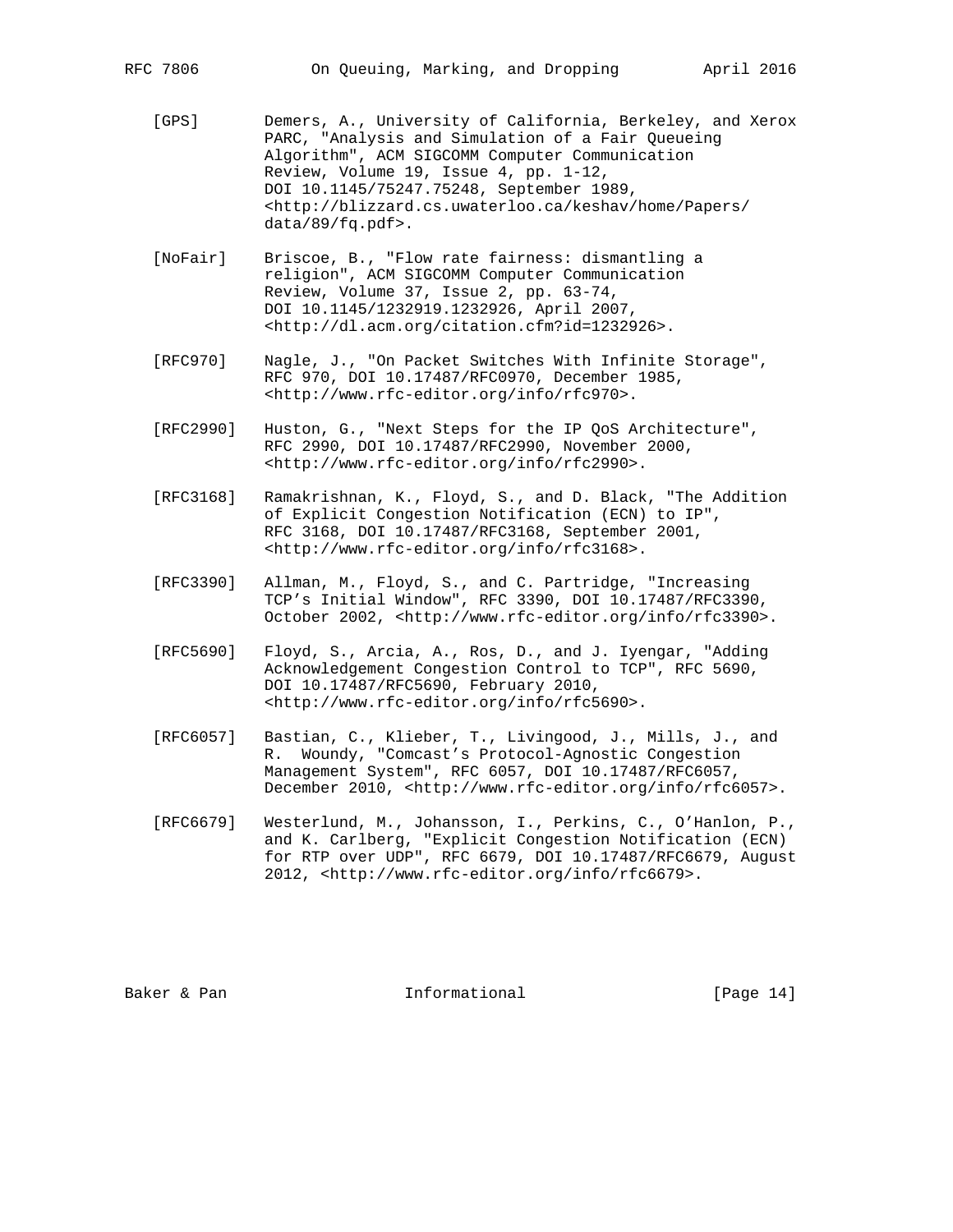- [RFC6928] Chu, J., Dukkipati, N., Cheng, Y., and M. Mathis, "Increasing TCP's Initial Window", RFC 6928, DOI 10.17487/RFC6928, April 2013, <http://www.rfc-editor.org/info/rfc6928>.
- [RFC7141] Briscoe, B. and J. Manner, "Byte and Packet Congestion Notification", BCP 41, RFC 7141, DOI 10.17487/RFC7141, February 2014, <http://www.rfc-editor.org/info/rfc7141>.
- [RFC7567] Baker, F., Ed. and G. Fairhurst, Ed., "IETF Recommendations Regarding Active Queue Management", BCP 197, RFC 7567, DOI 10.17487/RFC7567, July 2015, <http://www.rfc-editor.org/info/rfc7567>.
- [SFQ] Mckenney, P., "Stochastic Fairness Queuing", Proceedings of IEEE INFOCOM '90, Volume 2, pp. 733-740, DOI 10.1109/INFCOM.1990.91316, June 1990, <http://www2.rdrop.com/˜paulmck/scalability/paper/ sfq.2002.06.04.pdf>.

#### [VirtualClock]

 Zhang, L., "VirtualClock: A New Traffic Control Algorithm for Packet Switching Networks", Proceedings of the ACM Symposium on Communications Architectures and Protocols, Volume 20, DOI 10.1145/99508.99525, September 1990, <http://dl.acm.org/citation.cfm?id=99508.99525>.

### Acknowledgements

 This note grew out of, and is in response to, mailing list discussions in AQM, in which some have pushed an algorithm to compare to AQM marking and dropping algorithms, but which includes flow queuing.

Baker & Pan 10 metal informational and the same of Page 15